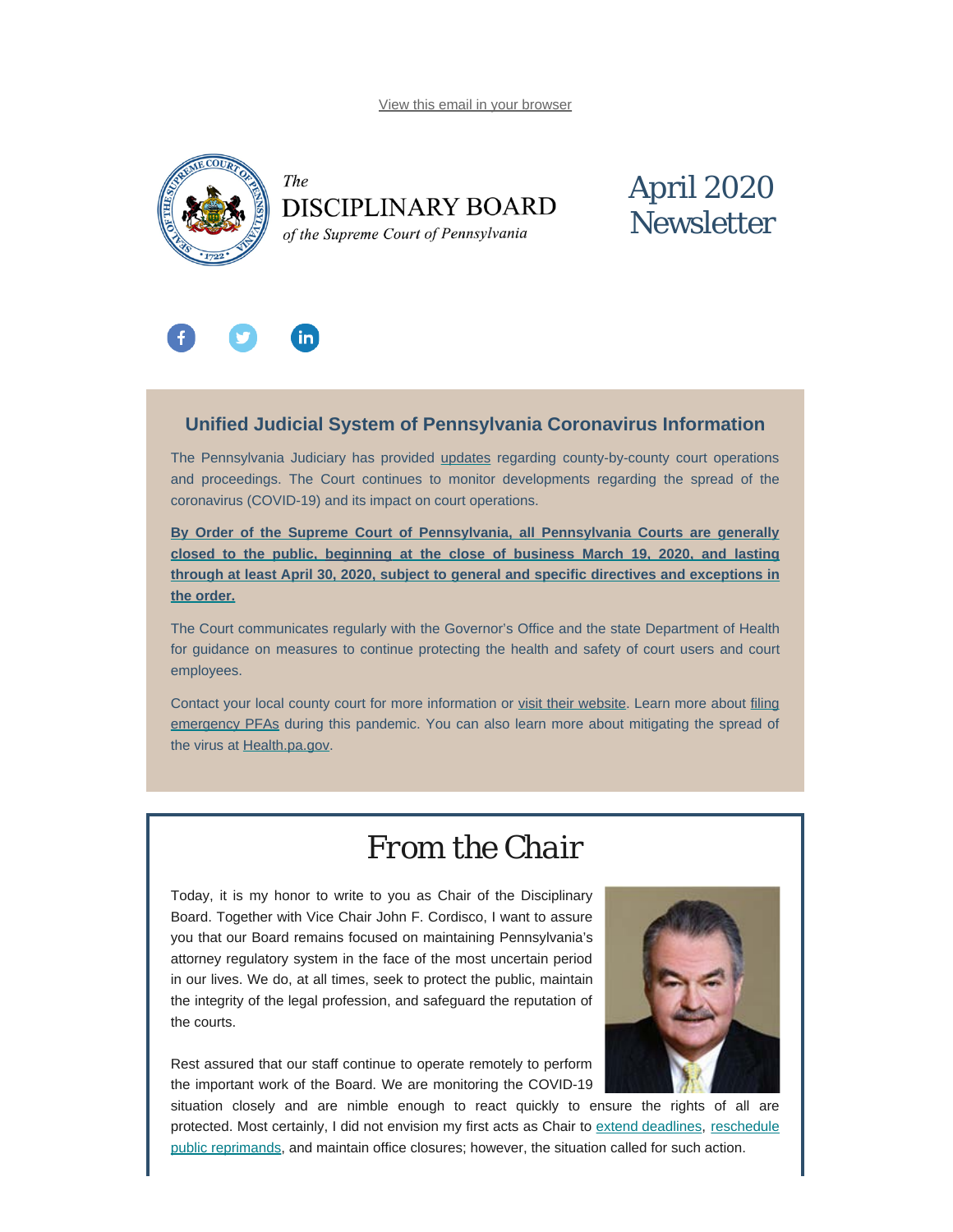I want to express my most sincere appreciation to former Chair Andrew J. Trevelise for his dedication to the Board throughout his tenure and, in particular, his service as Board Chair. He worked tirelessly in pursuit of the Board's mission and has been an integral part of its success.

Please welcome our three new members to the Board, whose terms commenced on April 1, 2020: [David S. Senoff](https://www.padisciplinaryboard.org/news-media/news-article/1233/philadelphia-attorney-david-s-senoff-appointed-as-member-of-pa-disciplinary-board), [Celeste L. Dee](https://www.padisciplinaryboard.org/news-media/news-article/1231/celeste-l-dee-appointed-as-member-of-pa-disciplinary-board), and [Hon. Eugene F. Scanlon, Jr.](https://www.padisciplinaryboard.org/news-media/news-article/1232/former-allegheny-county-judge-eugene-f-scanlon-jr-appointed-as-member-of-pa-disciplinary-board)

Above all else, Vice Chair Cordisco and I wish for each of you to stay safe and healthy during these troubled times. Heed the advice of professionals. This, too, shall pass.

James C. Haggerty Board Chair

## *Social Media*

Like us on [Facebook](https://www.facebook.com/DBoardPA), follow us on [Twitter,](https://twitter.com/DBoardPa) and connect with us on [LinkedIn](https://www.linkedin.com/company/pennsylvania-disciplinary-board/) for more news and information.

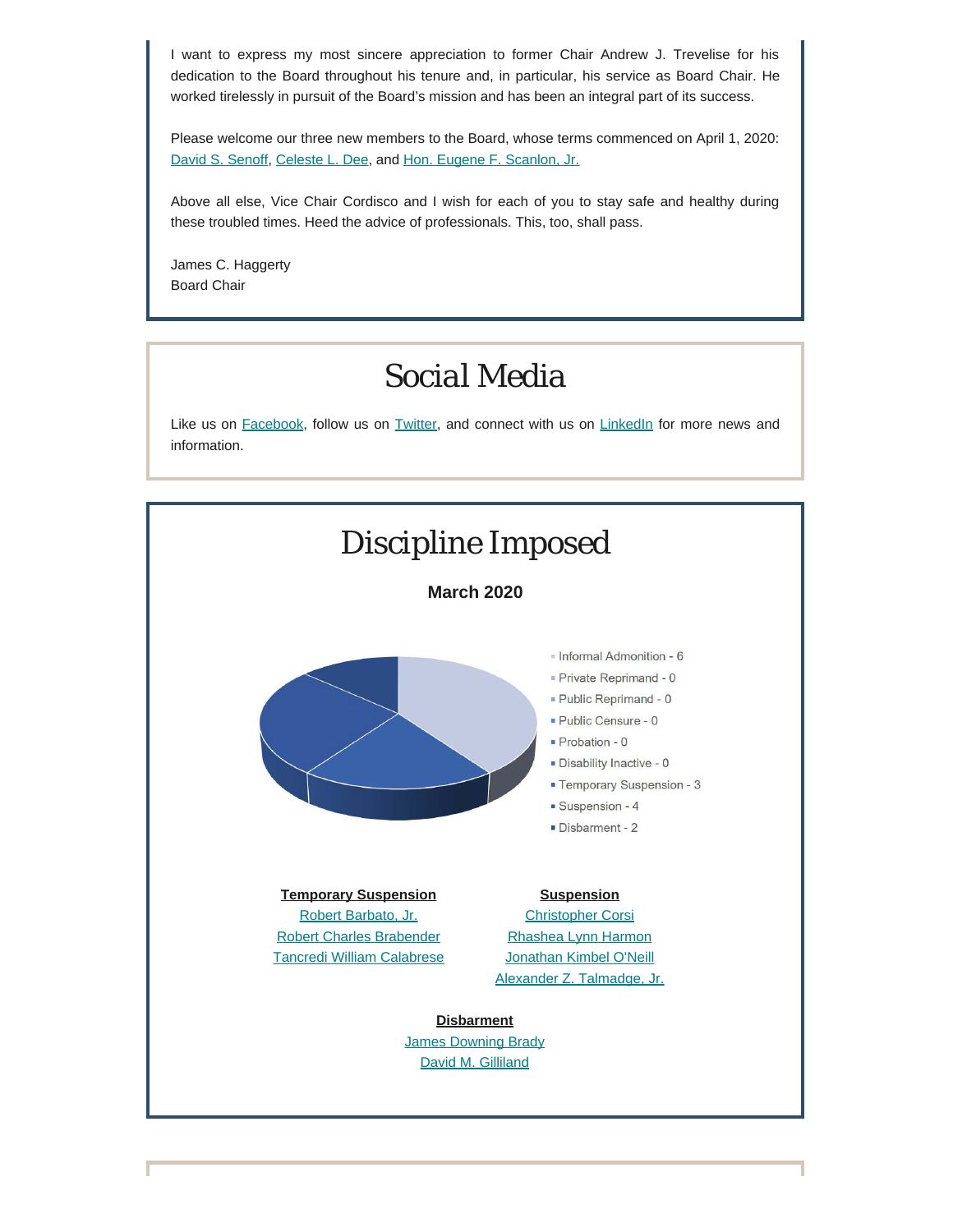## *Vacancies*

The Supreme Court of Pennsylvania is aided by select boards, committees, commissions, and councils consisting of more than 180 appointed volunteers - most, but not all, are lawyers and judges. The panels have a wide range of responsibilities and functions. Some make recommendations to the Court for amendments, revisions, or simplification of court procedural rules. Others regulate the practice of law, oversee continuing legal education for lawyers, and administer funds to assist individuals unable to pay for legal services. Still others advise on keeping the courts free of bias and discrimination and on long-range planning.

#### **There are currently vacancies on the following panel:**

[Civil Procedural Rules Committee](http://www.pacourts.us/courts/supreme-court/committees/rules-committees/civil-procedural-rules-committee) **-** There are **three** positions available. Applicants should be knowledgeable about the Pennsylvania Rules of Civil Procedure and experienced in state civil practice in Pennsylvania.

#### **Application Instructions**

If you would like to be considered to serve on a board, committee, advisory group, or related independent entity, email the [application](http://www.pacourts.us/assets/files/setting-1943/file-58.pdf?cb=178bf0), cover letter, resume, and other pertinent information expressing your reasons of interest to [SCApplications@pacourts.us](mailto:SCApplications@pacourts.us). Click [here](http://www.pacourts.us/courts/supreme-court/committees/) for more application information. **Applications are due by April 30, 2020.**

### *Rules*

#### **Supreme Court Amends Rule on Fees and Taxed Expenses**

By [Order dated March 31, 2020](http://www.pacourts.us/assets/opinions/Supreme/out/Order%20Entered%20-%2010438527099032115.pdf?cb=1), the Supreme Court of Pennsylvania [adopted amendments to](http://www.pacourts.us/assets/opinions/Supreme/out/Order%20Entered-1%20-%2010438527099032092.pdf?cb=1) [Rule](http://www.pacourts.us/assets/opinions/Supreme/out/Order%20Entered-1%20-%2010438527099032092.pdf?cb=1) 218 of the Rules of Disciplinary Enforcement relating to fees and expenses for disciplinary proceedings.

An amendment to Enforcement Rule 218(f)(1) adds a filing fee of \$250 for applications for reinstatement from inactive status pursuant to [Enforcement Rule 301](https://www.padisciplinaryboard.org/for-attorneys/rules/rule/5/The%20Pennsylvania%20Rules%20of%20Disciplinary%20Enforcement#rule-38) (proceedings where an attorney is declared to be incapacitated or severely mentally disabled).

Enforcement Rule 218(f)(3) is amended to provide a monthly penalty for failure to pay expenses taxed under Enforcement Rule 218(f)(2), within thirty days after entry of an order taxing the expenses. The penalty is set at the rate of 0.8% of the unpaid principal balance, or such other rate as established by the Supreme Court from time to time. The Board is authorized to waive or reduce the penalty, for good cause shown.

Enforcement Rule 218(g) provides that an attorney suspended for one year or less may file a verified statement of compliance, which the Board then certifies to the Supreme Court, leading to immediate reinstatement. An amendment to this provision adds a nonrefundable filing fee of \$250 to be paid with the submission of the verified statement.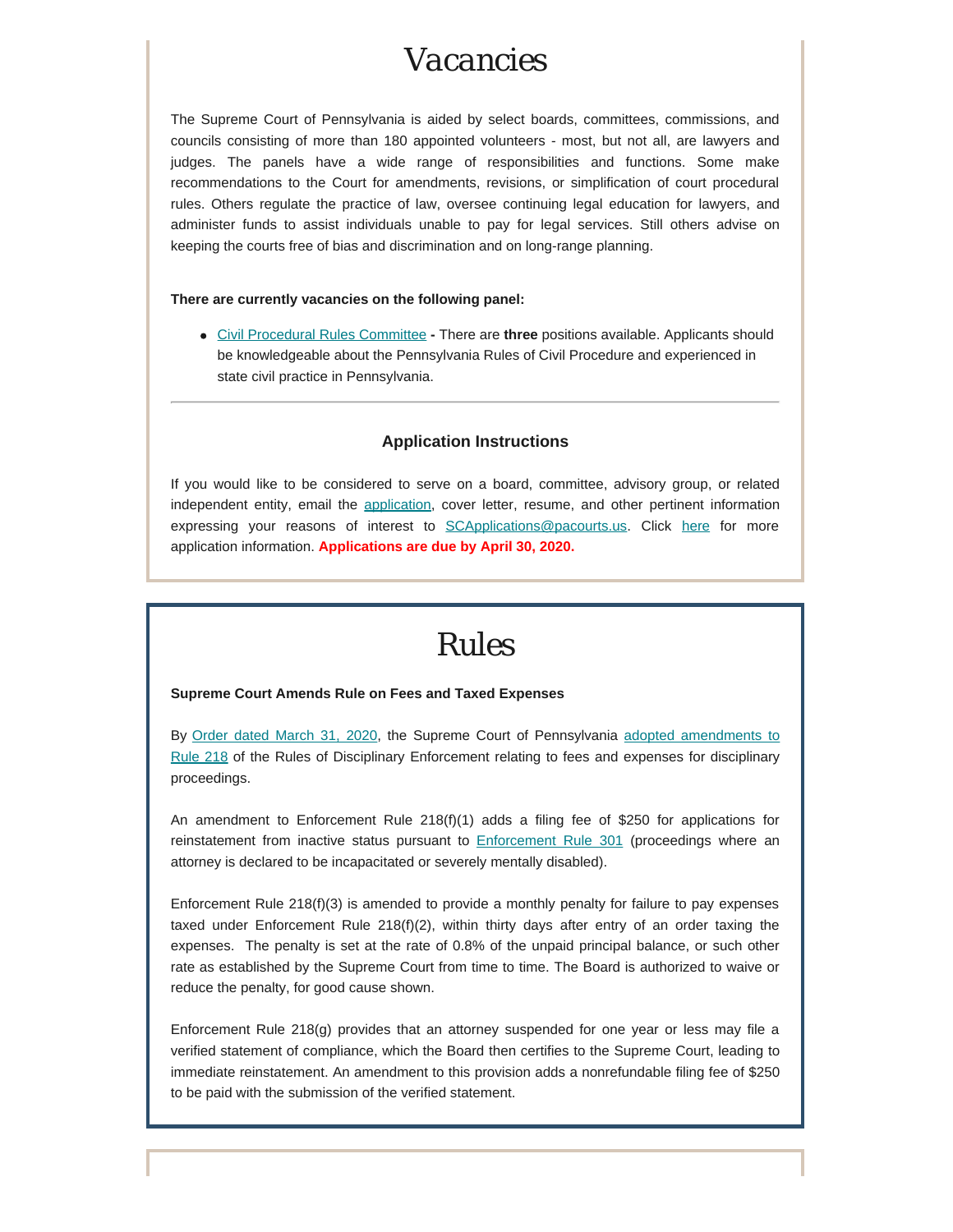### *Coronavirus Updates for the Legal Community*

As everyone in the country surely knows, the news over the last month has been completely dominated by information about the novel coronavirus and the disease it causes, COVID-19. Just as nearly every business in the country has felt the effects of the pandemic, the legal community has faced major adjustments as well. For most of this issue, we will examine articles that relate to the legal community's response to the pandemic.

#### **Pennsylvania Bar Association Issues Opinion & Resources**

The [Pennsylvania Bar Association](https://www.pabar.org/site/) Committee on Legal Ethics and Professional Resposibility has issued a [formal opinion](http://www.pabar.org/members/catalogs/Ethics%20Opinions/formal/F2020-300.pdf) regarding the ethical obligations for lawyers working remotely. The PBA has also provided a [COVID-19 Resources Guide for Lawyers](https://www.pabar.org/site/News-and-Publications/COVID-19-Resources-Guide).

#### **States Vary on Whether Law Firms Are Essential**

As many states and municipalities have exercised their powers to order businesses to close down in the process of controlling the spread of the virus, [law firms have been exempted from the ban in](https://www.abajournal.com/web/article/lawyers-considered-essential-workers-in-some-states-amid-coronavirus) [some states and included in others.](https://www.abajournal.com/web/article/lawyers-considered-essential-workers-in-some-states-amid-coronavirus) California, Illinois, and Indiana specifically exempted law firms and legal workers from their stay-at-home orders; Michigan did not.

The status of Pennsylvania law firms was not entirely clear. Governor Tom Wolf's [original Order](https://www.spotlightpa.org/news/2020/03/pennsylvania-shutdown-lifesustaining-businesses-tom-wolf-shut-down/) issued March 19, 2020, did not exempt law firms or lawyers. However, a [revision of the Order](https://www.inquirer.com/health/coronavirus/spl/wolf-coronavirus-shutdown-businesses-20200320.html) [published March 20](https://www.inquirer.com/health/coronavirus/spl/wolf-coronavirus-shutdown-businesses-20200320.html) eased restrictions on several varieties of professional service firms, including accounting and tax preparation firms, specialty food stores, laundromats, and dry cleaners.

A [Supreme Court Order](http://www.pacourts.us/assets/files/page-1305/file-8710.pdf) was issued on March 22, 2020, stating that "Legal Services" must cease physical operations "except as required to allow attorneys to participate in court functions deemed essential by a president judge per the Pennsylvania Supreme Court's order of March 18, 2020, or similar federal court directive, and lawyers may access their offices to effectuate such functions and directives." A [concurring and dissenting statement](http://www.pacourts.us/assets/files/page-1305/file-8709.pdf) was issued by Justice Wecht.

The Administrative Office of the Pennsylvania Courts stated that president judges can permit "restricted access" to some lawyers and legal staff "to participate in court functions deemed essential," allowing some firms to reopen their offices for specific cases. Nonetheless, many law firms have arranged for staff to work remotely wherever possible.

#### **ABA Journal Offers Advice on Law Firm Survival**

Law firms, like many businesses, are faced with economic challenges in a time when many clients are out of work or suffering dislocations due to stay-at-home orders. The ABA Journal has published an [article setting forth advice to law firms](https://www.abajournal.com/web/article/how-can-law-firms-stay-afloat-through-the-covid-19-crisis) on getting through the difficult times of the coronavirus period.

Topics addressed include negotiating for forbearance with creditors, sources for small business loans, reaching out to clients stranded at home, working with clients who cannot pay, and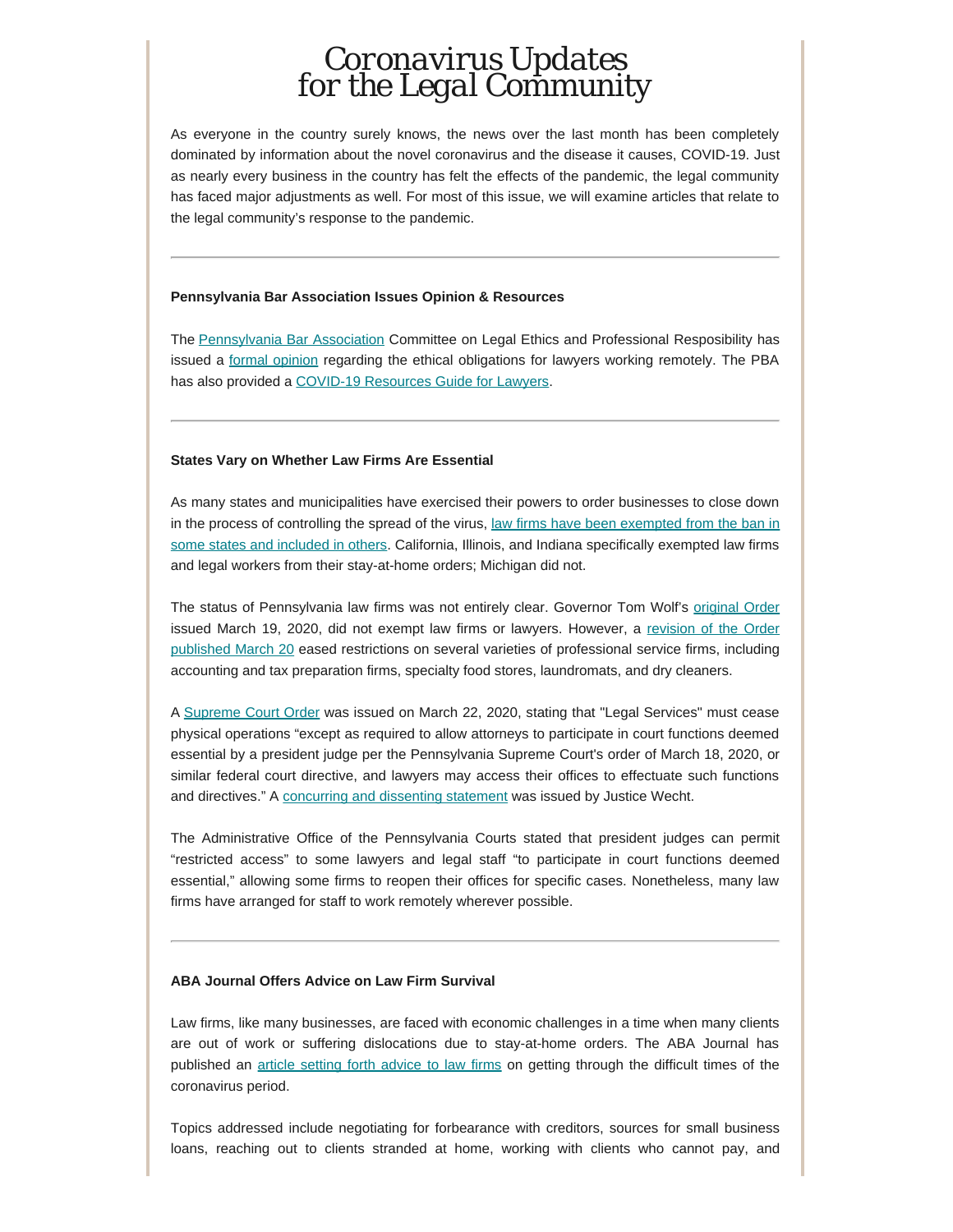networking while offsite.

#### **Stay-at-Home Strikes Contract and Document Review Attorneys**

The crisis has caused hardship for many in the legal profession, but two groups hit particularly hard are contract and document review lawyers. Many of these are employed at some of the lowest compensation rates and with the least security and benefits of practicing attorneys. They often work in crowded quarters with significant exposure to other people, and often lack health insurance to protect them if they do get sick.

[Above the Law published an article](https://abovethelaw.com/2020/03/doc-review-during-coronavirus-contract-attorneys-are-suffering-in-silence/?rf=1) quoting several contract and documents review attorneys expressing concern about the conditions under which they work and a lack of flexibility in law firms to protect them. Although much documents review work is done on computer systems, some firms have refused to allow temporary lawyers to work remotely, requiring them to report for work in congested conditions. Staffing agencies through whom the lawyers are hired are often more concerned with preserving their law firm clients than with protecting the workers they hire.

#### **Law School Admission Council Cancels March LSAT Administration; July Bar Exam "Under Review" by National Conference of Bar Examiners**

Precautions against spread of the virus have led authorities administering examinations relevant to the practice of law to consider or implement delays in the administration of the exams.

The Law School Admission Council [canceled the March 30 administration of the Law School](https://www.lsac.org/update-coronavirus-and-lsat) [Aptitude Test \(LSAT\),](https://www.lsac.org/update-coronavirus-and-lsat) and rescheduled all enrolled for that test for the next date on April 26. It promised a decision on whether the April test would take place by Friday, April 10.

The National Conference of Bar Examiners [announced](http://www.ncbex.org/ncbe-covid-19-updates/) that it would make a decision about the July 2020 administration of the Multistate Bar Examination (MBE), Multistate Essay Examination (MEE), and Multistate Performance Test (MPT) by Tuesday, May 5. It stated that the decision whether to proceed would be based on reports from the various jurisdictions administering the tests as to their readiness and the risks in the jurisdiction, as well as the status on May 5 of federal, state, and local health orders for isolation/distancing.

#### **Legal Publishers Offer COVID-19 Materials**

Several publishers of legal materials have issued new webpages, tools, and materials to help lawyers coping with the COVID-19 crisis. Above the Law has a collection of useful materials [here.](https://abovethelaw.com/2020/03/legal-publishers-roll-out-covid-19-resources-toolkits-alerts-advice-some-even-free/?rf=1)

[Lawsitesblog.com](https://www.lawsitesblog.com/) also has a useful [collection of links](https://www.lawsitesblog.com/coronavirus-resources) on subjects such as practice management, products, services, education programs, news and resources.

#### **Will COVID-19 Change the Paradigm of Court?**

During the COVID-19 crisis, people have adapted to perform their work in new ways. We can do much more than we could have ten or twenty years ago, due to innovations such as remote technology, electronic filing, and online dockets. In an [article on Above the Law](https://abovethelaw.com/2020/03/is-the-court-a-place-or-a-service/), Jill Switzer, an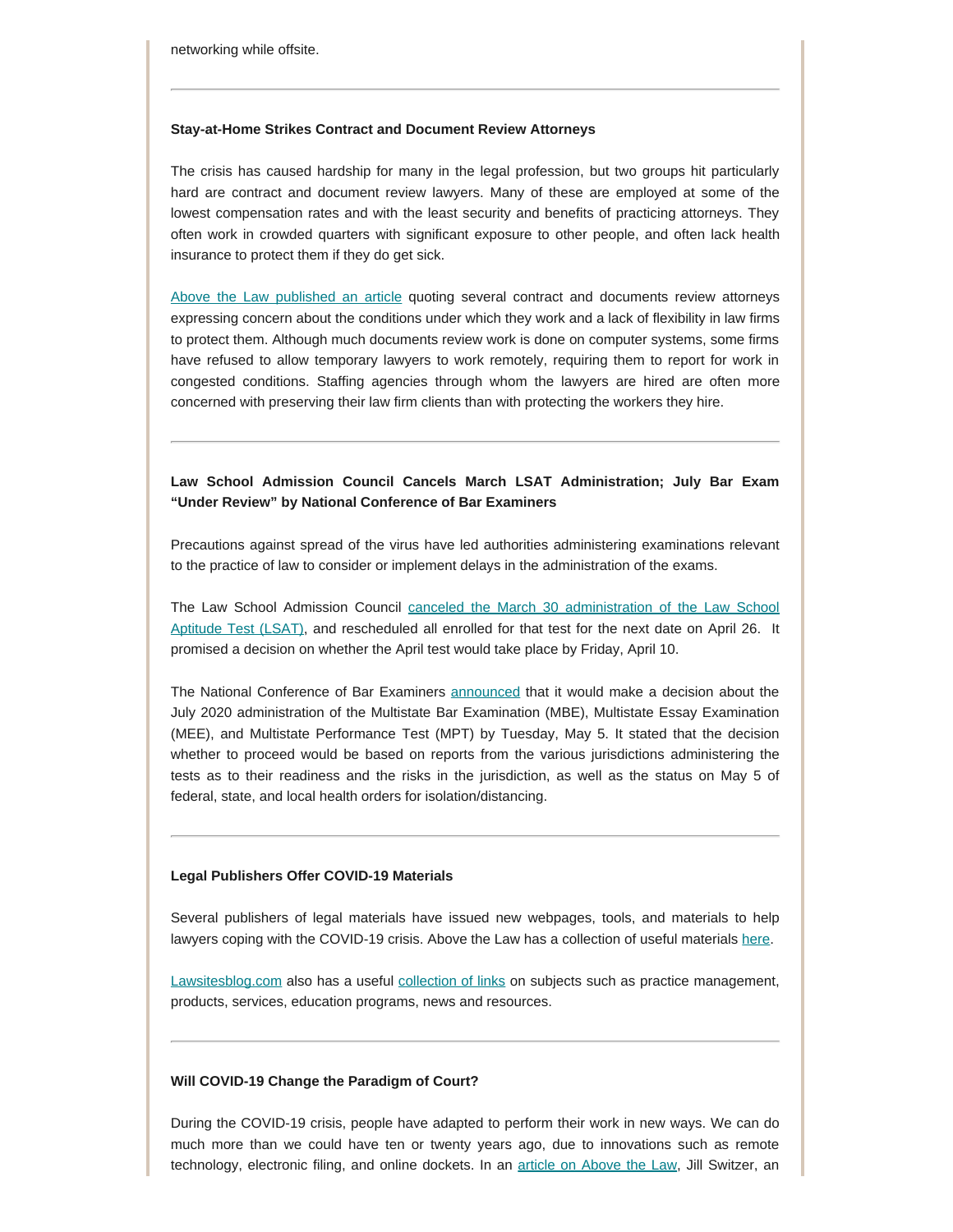attorney with over 40 years' experience, argues that the isolation forced by the pandemic could change our entire concept of practice and the nature of courts. She sees the current isolation practices as an opportunity to find ways to conduct court business more efficiently and economically. Rather than billing clients for unproductive travel time and long waits in courtrooms, she argues that videoconferencing and other technological tools can make life easier for lawyers and less expensive for clients.

She cites an [interview](https://www.abajournal.com/news/article/online-courts-the-future-of-justice-and-being-bold-in-2020) in which legal technology guru and author Richard Susskind argues in favor of an asynchronous, online court system. He also proposes that courts should be viewed not as places, but as a package of services, and that this package should include options for nonlawyers to better understand their rights and obligations and ways for parties to resolve disputes among themselves. Through such a revisioning of the role of courts, it may be possible to build on the tools of a crisis to provide a long-term improvement in the accessibility and affordability of justice.

#### **Judge to Litigants: "Be Kind"**

A United States District Court judge in Atlanta helps people keep perspective in unprecedented times. [Judge Amy Totenberg](https://www.abajournal.com/news/article/federal-judge-includes-be-kind-advice-in-orders-following-covid-19-pandemic) has been adding the following advice to each of her orders: "Be kind to one another in this most stressful of times. Remember to maintain your perspective about legal disputes, given the larger life challenges now besetting our communities and world. Good luck to one and all."

## *Articles of Interest*

#### **Scams Aimed at Lawyers Continue to Well Up**

We have found more stories in the news this month about lawyers who fell or nearly fell victim to scams targeted to the legal profession.

Epiq Global, an e-discovery and managed services company, [took its systems offline after a](https://techcrunch.com/2020/03/02/epiq-global-ransomware/) [ransomware attack was detected](https://techcrunch.com/2020/03/02/epiq-global-ransomware/) on its entire fleet of computers across its 80 global offices. Law firms found themselves unable to access their data, as document review teams sat idle.

Ransomware is an attack in which a malicious party locks up a target's computers and releases it only when a ransom payment is made to a carefully disguised source.

Gary Schildhorn, a Philadelphia lawyer, [had a close call](https://www.abajournal.com/news/article/eckert-seamans-lawyer-warns-about-voice-fakers-after-he-nearly-wired-9k-to-scammer) when he received a telephone message from a party claiming to be his adult son, saying he was in legal trouble and needed a sum of money wired to him. The lawyer described the call as very convincing. "It was his voice, his cadence, using words that he would use." Schildhorn thought to check out the veracity of the story, and received a call from his son just in the nick of time informing him the message was not genuine. He suspects that the scammers used Artificial Intelligence to simulate his son's voice.

Voice impersonation is a growing threat as the advance of AI-based voice simulation software makes it possible to mimic voices with remarkable accuracy. Scammers often gather information from voicemail greetings, data breaches, websites and social media to create an accurate replica of a voice, then use spoofed numbers to make it appear calls are coming from the appropriate area of the country. In the United Kingdom last year, scammers used software to impersonate the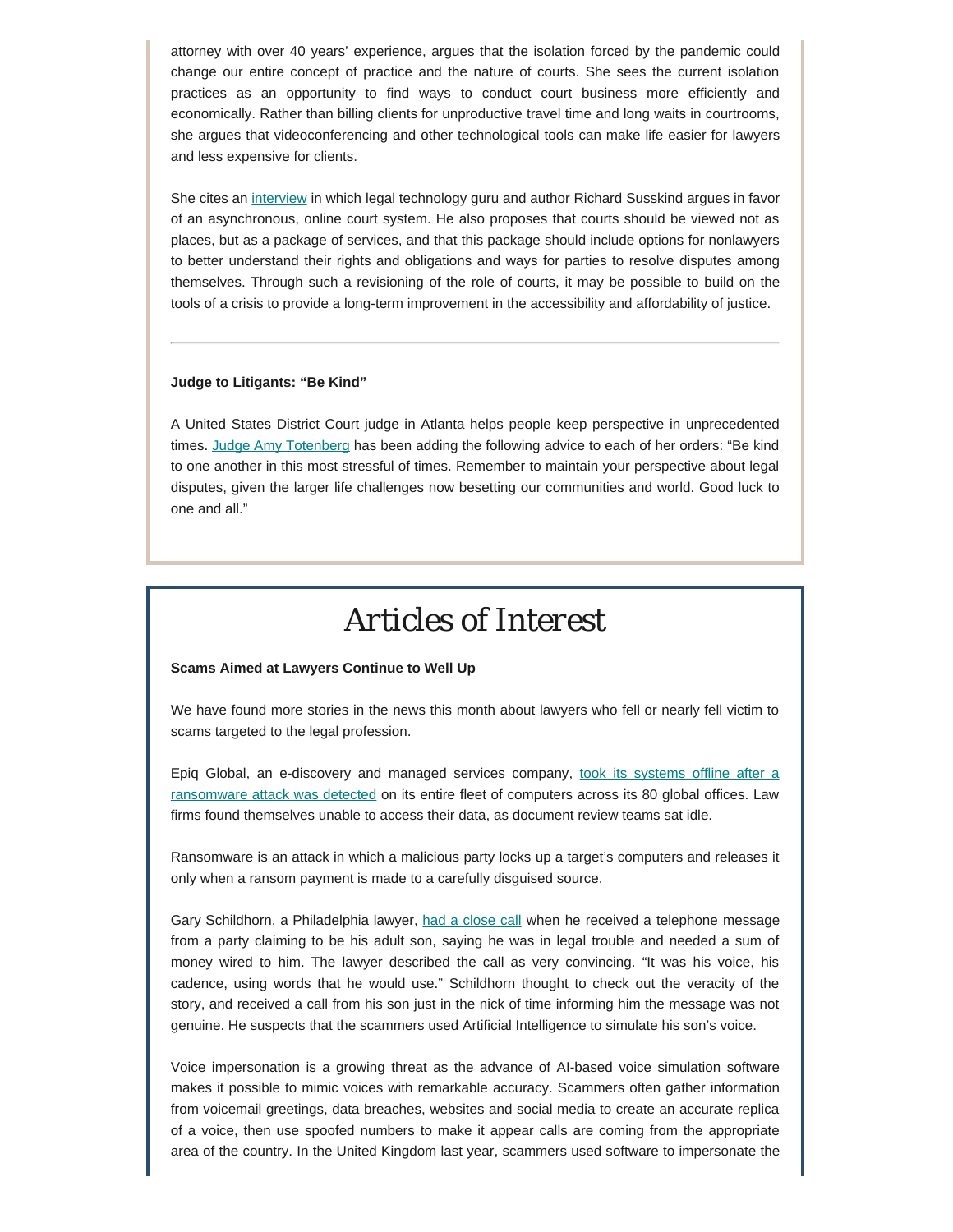voice of a company's CEO, persuading a company official to transfer \$243,000 to what the scammer said was a corporate supplier.

As technology advances to the point where it is nearly impossible to distinguish the real from the faked, the duty of lawyers to maintain technical competence, set forth in Comment [8] to [Rule 1.1](https://www.padisciplinaryboard.org/for-attorneys/rules/rule/3/the-rules-of-professional-conduct#rule-6) [of the Rules of Professional Conduct,](https://www.padisciplinaryboard.org/for-attorneys/rules/rule/3/the-rules-of-professional-conduct#rule-6) becomes all the more demanding.

#### **Justice Thomas Urges Reversal of Decision – By Justice Thomas**

Supreme Court Justice Clarence Thomas has authored many a dissenting opinion in his long career on the Court, but [one dissent in February was particularly remarkable,](https://www.foxnews.com/politics/in-dissent-thomas-cites-thomas-arguing-court-should-overrule-decision-authored-by-thomas) because in that dissent he argued for the reversal of a 2005 opinion written by Justice Thomas.

On February 24, 2020, the Supreme Court issued a *per curiam* order denying certiorari in *[Baldwin](https://www.scotusblog.com/case-files/cases/baldwin-v-united-states/) [v. United States](https://www.scotusblog.com/case-files/cases/baldwin-v-united-states/)*, a tax case in which an issue arose regarding the doctrine of Chevron deference, as to whether courts should defer to an administrative agency's interpretation of its own statutes. The appellants in the case argued that the Court should overrule *National Cable & Telecommunications Assn. v. Brand X Internet Services*, 545 U. S. 967 (2005).

Justice Thomas filed a [dissenting opinion](https://www.supremecourt.gov/opinions/19pdf/19-402_o75p.pdf) in the case, arguing that the Court should accept certiorari and revisit the principle established in *Brand X.* This was remarkable considering that the author of the opinion in *Brand X* challenged in *Baldwin* was Justice Thomas.

Justice Thomas acknowledged the irony of proposing to overrule his own opinion, but cited a concurring opinion in a 2018 case stating, "it is never too late to surrender former views to a better considered position." The author of that concurrence was – Justice Thomas.

# *Disciplinary Board News*

#### **Disciplinary Board Issues Orders in Response to COVID-19**

In response to COVID-19, the Disciplinary Board has issued three administrative orders. On April 1, 2020, two Orders were issued; one extending deadlines for [pending disciplinary and](https://www.padisciplinaryboard.org/news-media/news-article/1251/disciplinary-board-issues-second-order-in-response-to-covid-19) [reinstatement matters](https://www.padisciplinaryboard.org/news-media/news-article/1251/disciplinary-board-issues-second-order-in-response-to-covid-19) and another [rescheduling Public Reprimands](https://www.padisciplinaryboard.org/news-media/news-article/1253/disciplinary-board-continues-and-reschedules-public-reprimands). Additionally, an Order dated April 7, 2020 was issued regarding electronic documents [in informal and formal proceedings](https://www.padisciplinaryboard.org/news-media/news-article/1256/disciplinary-board-issues-order-regarding-electronic-documents-in-response-to-covid-19).

#### **Former Board Chair & Two Members Leave Board after Completing Terms of Service**

After each completing two terms of service, [Former Board Chair, Andrew J. Trevelise,](https://www.padisciplinaryboard.org/news-media/news-article/1250/former-board-chair-andrew-j-trevelise-leaves-board-after-completing-terms-of-service) [Esquire](https://www.padisciplinaryboard.org/news-media/news-article/1250/former-board-chair-andrew-j-trevelise-leaves-board-after-completing-terms-of-service), [Stefanie B. Porges, M.D.](https://www.padisciplinaryboard.org/news-media/news-article/1248/stefanie-b-porges-md-leaves-board-after-two-terms-of-service), and [P. Brennan Hart, Esquire](https://www.padisciplinaryboard.org/news-media/news-article/1249/p-brennan-hart-leaves-board-after-two-terms-of-service) have left the Board after expiration of their second terms. The Board extends its most sincere gratitude to Mr. Trevelise, Dr. Porges, and Mr. Hart for their years of dedicated volunteer service on the Disciplinary Board.

#### **Disciplinary Board Releases Annual Report**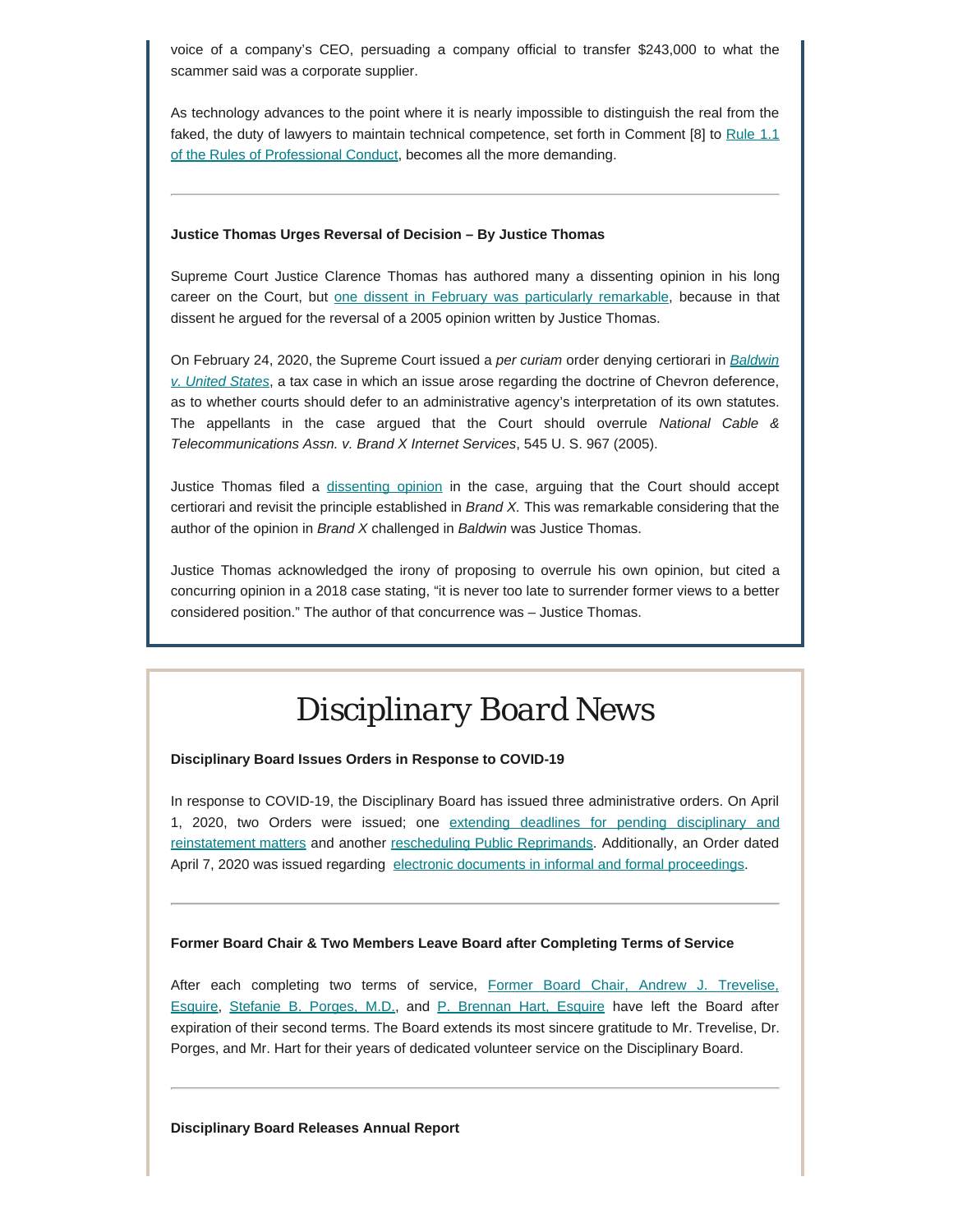The Disciplinary Board has released its [2019 Annual Report](https://www.padisciplinaryboard.org/about/reports). A few highlights:

- 65,252 attorneys maintain active status, of whom 49,069 have Pennsylvania addresses. 10,303 attorneys remain in inactive status.
- 211 matters were resolved in discipline, a 30% increase from 2018.
- The Office of Disciplinary Counsel opened 4,451 cases, and closed 4,353.
- Chief Disciplinary Counsel Paul Killion retired after 17 years of service, the longest tenure of any CDC in Board history. Thomas J. Farrell was named as Mr. Killion's successor.
- The Supreme Court adopted eight rule changes to the Rules of Disciplinary Enforcement, including major reorganizations of the Board membership and staff.
- 43 Joint Petitions for discipline were filed with the Board, of which 37 were approved, 5 denied by the Board, and one by the Supreme Court.
- 96.7% of attorneys paid their annual registration fee on time or within the grace period to pay without penalty.
- 84.5% of attorneys paid their annual registration fees online with a credit card.
- The Office of Disciplinary Counsel made a transition to a centralized intake office, requiring major revisions to its Case Management System.
- The Board installed Smartboard systems in Philadelphia and Pittsburgh, allowing video conferencing and the presentation of testimony and evidence in hearings. A third system is scheduled to be installed in the District II (Montgomery County) office.
- The Supreme Court revised the annual fee for active attorneys to \$225, allocated as \$140 to the Disciplinary Board, \$60 to the Pennsylvania Lawyers Fund for Client Security, and \$25 to the Pennsylvania Interest on Lawyer Trust Accounts Board.



[Lawyers Concerned for Lawyers](https://www.lclpa.org/) is a confidential and safe resource for Pennsylvania attorneys and their family members who may be struggling with their mental health or substance use. An astounding one in three legal professionals will face these issues at some point in their career. Over the past 32 years, LCL has confidentially assisted and supported thousands of individuals who have faced a myriad of challenges (including grief, stress, anxiety, depression, eating disorders, gambling problems, problematic alcohol or prescription drug use, etc.), helping them navigate through dark and difficult times. Members of our profession are dying because they are afraid or unable to ask for help. If you or someone you know is struggling, please call us. You may save a life. There is help and there is hope.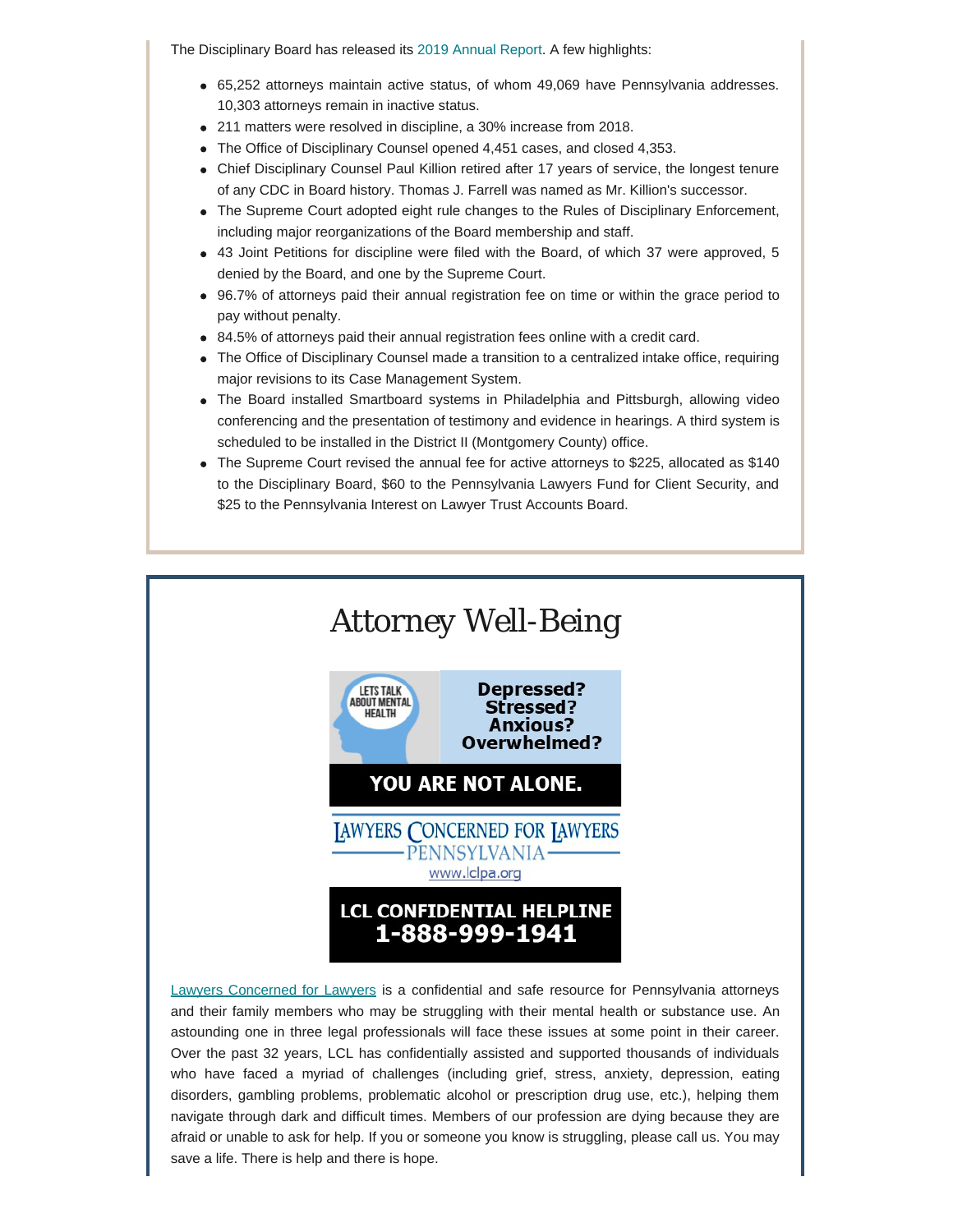### **[Resources for the Legal Profession During COVID-19](https://www.lclpa.org/wp-content/uploads/2020/04/LCL-PA-4.10.20-Updated-COVID-19-Resources-for-Agencies-and-Web.pdf)**

### **Confidential 24/7 Helpline: 1-888-999-1941**

Lawyers-only support meetings Peer and staff support & resource coordination LCL resources are free, voluntary, & confidential Free CLE, resources, and information at [www.lclpa.org](https://www.lclpa.org/) Assessment by a healthcare professional to determine a customized treatment plan, if indicated



#### **Lawyer Well-Being Week**

To align with Mental Health Awareness Month in May, [Lawyer Well-Being Week](https://lawyerwellbeing.net/lawyer-well-being-week/) will occur **May 4- 8, 2020**. The aim of Well-Being Week is to raise awareness and encourage action across the profession to improve well-being for lawyers and their support teams. The Lawyer Well-Being Week team of volunteers has been working hard to make it easy for you to get involved. You can help make a difference by organizing or joining in [activities](https://lawyerwellbeing.net/well-being-week-activity-ideas/) and [events](https://lawyerwellbeing.net/lawyer-well-being-champions/).

#### **Are You Mindful of Your Law Practice?**

*By Yvette Hourigan*

"All negativity is caused by an accumulation of psychological time and denial of the present. Unease, anxiety, tension, stress, worry—all forms of fear—are caused by too much future, and not enough presence. Guilt, regret, resentment, grievances, sadness, bitterness, and all forms of nonforgiveness are caused by too much past, and not enough presence. [Emphasis added]."

Read ["Are You Mindful of Your Law Practice?"](https://lsc-pagepro.mydigitalpublication.com/publication/?m=60486&i=605998&p=46) in full in the Kentucky Bar Association's publication, *Bench & Bar*.

*Yvette Hourigan is the director of the Kentucky Lawyer Assistance Program [\(KYLAP](https://www.kylap.org/)). Similarly to [Lawyers Concerned for Lawyers of Pennsylvania,](https://www.lclpa.org/) KYLAP provides assistance to all Kentucky law students, lawyers and judges with mental health issues and impairments including depression,*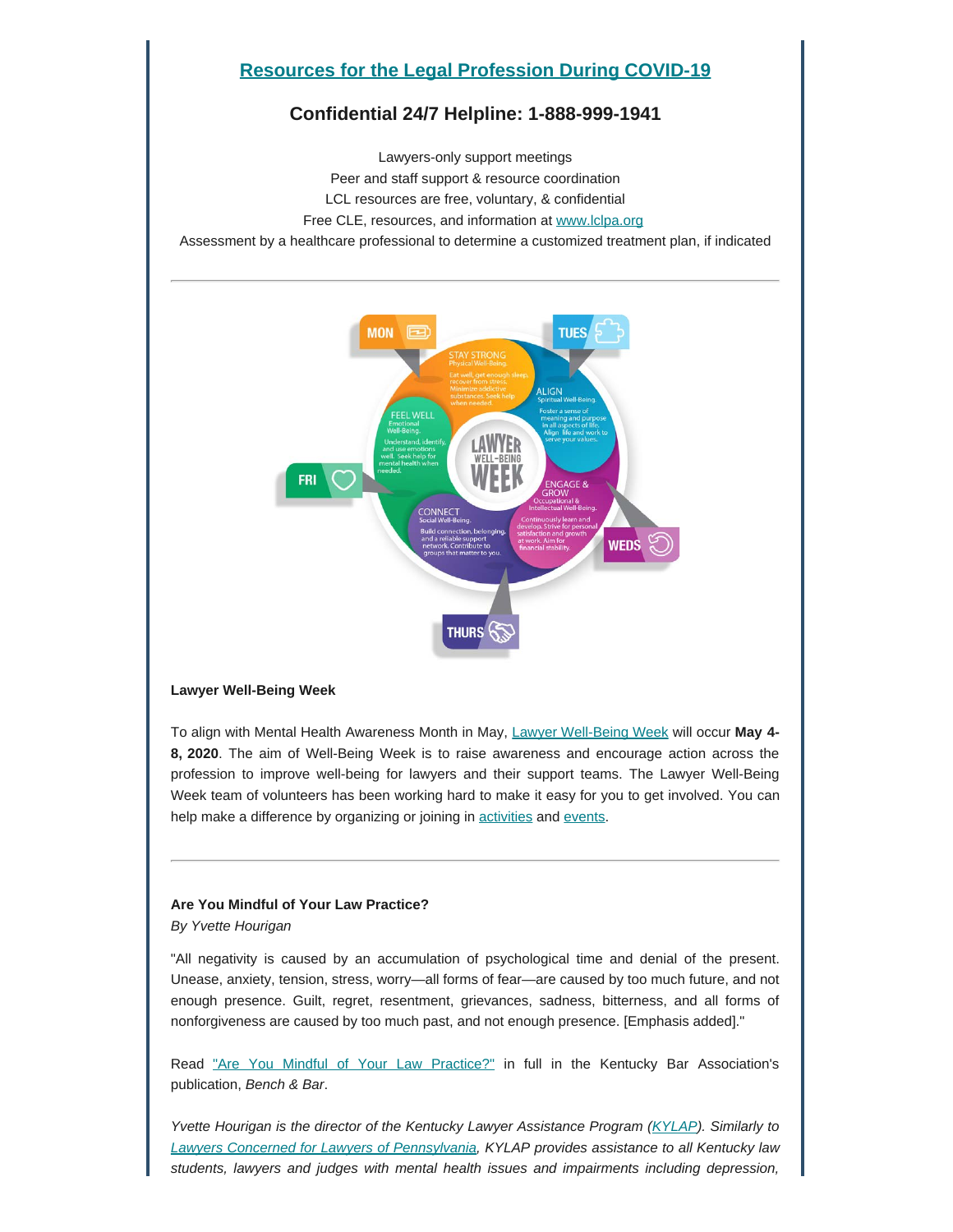### *Around the Court*





Last summer, the Pennsylvania Board of Law Examiners asked new lawyers in Pennsylvania to participate in a national study to provide critical information that would be used to develop future bar exams. We thank you for your incredible response. Pennsylvania was third after New York and California in the number of new lawyers that participated in a survey to assess the knowledge, skills, abilities, other characteristics, and technology that new lawyers use in the performance of their job. This feedback is incredibly valuable and will guide us in making determinations about the content and format of the bar exam. Again, thank you to those that participated in this project and thank you to the Disciplinary Board and the bar associations that assisted us in getting the word out. The results of the practice analysis survey are online at:<https://testingtaskforce.org/research/>.



**SUPREME COURT OF PENNSYLVANIA** Pennsylvania Interest on Lawyer Trust Accounts Board

As an attorney, there are more ways to support the IOLTA Board's mission than simply utilizing your IOLTA account. Consider making a voluntary contribution when you complete your annual attorney registration - or anytime **[online](https://www.paiolta.org/donate/)**. Your tax-deductible donation will help to support and expand the availability of legal aid for those without the financial resources to hire an attorney.

# *We Want To Hear From You...*

We are always on the lookout for stories of interest relating to legal ethics, new issues in the practice of law, lawyer wellness, and funny or just plain weird stories about the legal profession. If you come across something you think might be enlightening, educational, or entertaining to our readers or social media followers, [pass it along](mailto:dboard.news@pacourts.us). If you're our original source, there may be a hat tip in it for you.